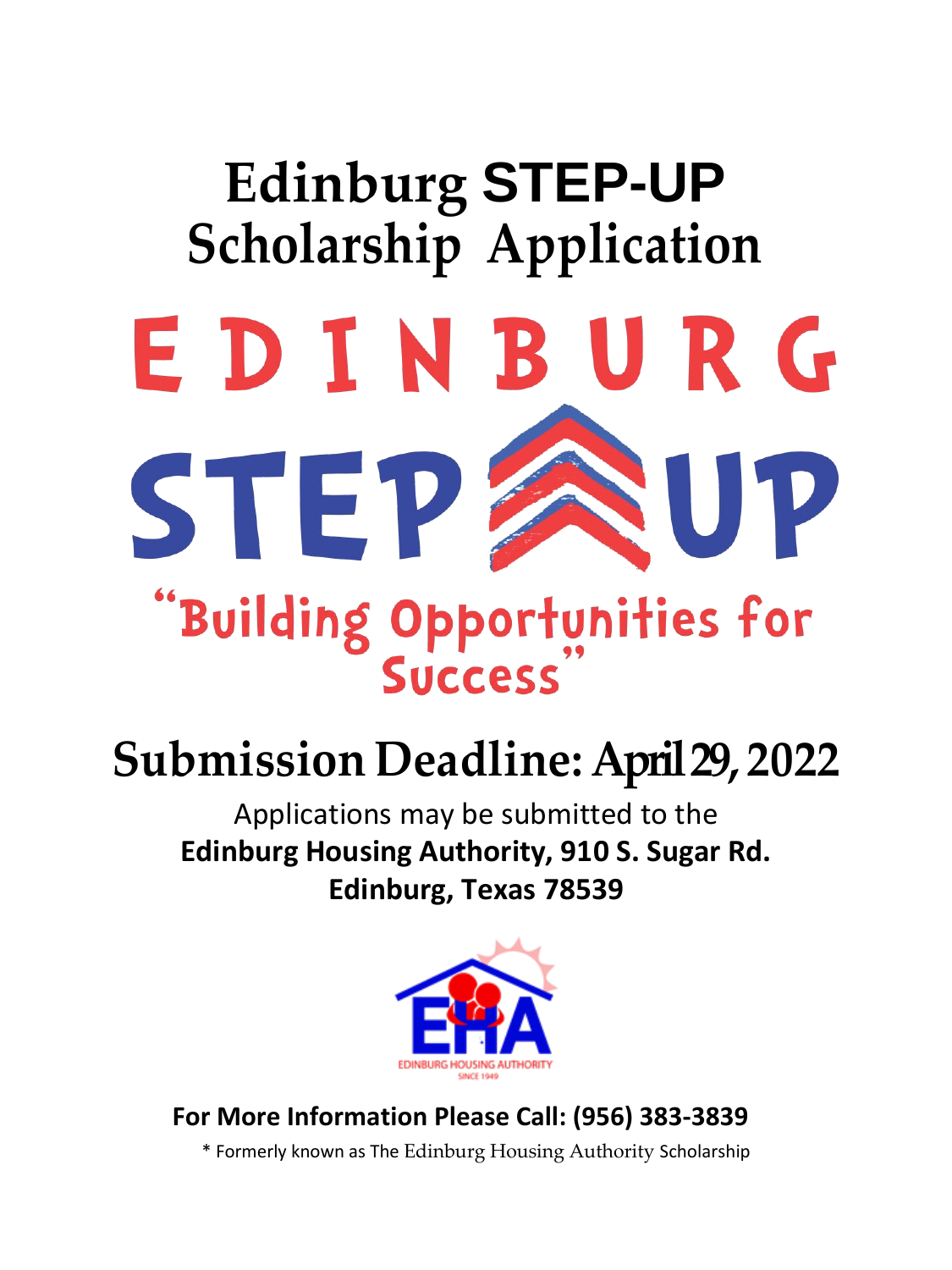| <b>SECTION A: PERSONAL PROFILE</b>                    |                       |                      |                      |  |
|-------------------------------------------------------|-----------------------|----------------------|----------------------|--|
| <b>NAME</b>                                           |                       | $S.S.$ #             |                      |  |
| <b>Address</b>                                        |                       | City, State, Zip     |                      |  |
| Phone #                                               |                       | Phone #              |                      |  |
| <b>D.O.B.</b>                                         | <b>Place of Birth</b> | <b>Mother's Name</b> | <b>Father's Name</b> |  |
|                                                       |                       |                      |                      |  |
| <b>Section B: High School Activities Profile</b>      |                       |                      |                      |  |
| <b>Name of High School</b><br>& Address               |                       |                      |                      |  |
| <b>High School Phone Number</b>                       |                       |                      |                      |  |
| Date of High School Graduation or<br>GED (Mo. Or Yr.) |                       |                      |                      |  |
| <b>Class Rank</b>                                     |                       |                      |                      |  |
| <b>Number of Students in Class</b>                    |                       |                      |                      |  |
| Percentile / GPA on a 4.0 scale                       |                       |                      |                      |  |
| <b>ACT Score / SAT Score</b>                          |                       |                      |                      |  |

| What College/University will you be<br>attending and planned start date? |  |
|--------------------------------------------------------------------------|--|
| <b>What Major?</b>                                                       |  |
| Do you have any College                                                  |  |
| hours/credits?                                                           |  |
| Are you starting as a Freshman,                                          |  |
| Sophomore, Junior or Senior at the                                       |  |
| above-mentioned                                                          |  |
| college/university?                                                      |  |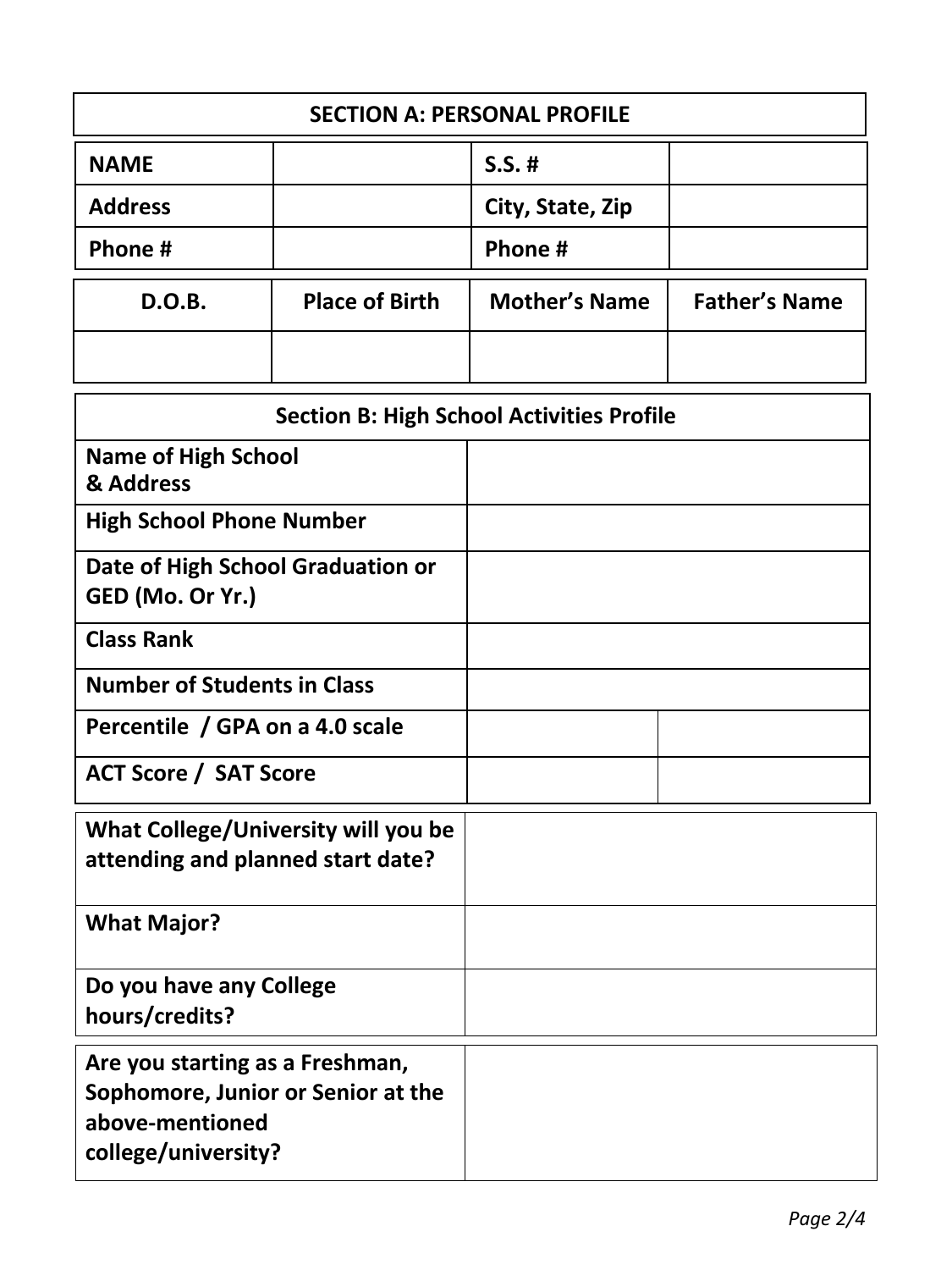| Please list significant Honors, Awards and Achievements received during High School                    |                                                                                      |             |
|--------------------------------------------------------------------------------------------------------|--------------------------------------------------------------------------------------|-------------|
|                                                                                                        |                                                                                      |             |
|                                                                                                        |                                                                                      |             |
|                                                                                                        |                                                                                      |             |
|                                                                                                        |                                                                                      |             |
|                                                                                                        |                                                                                      |             |
|                                                                                                        |                                                                                      |             |
|                                                                                                        |                                                                                      |             |
|                                                                                                        |                                                                                      |             |
|                                                                                                        |                                                                                      |             |
|                                                                                                        |                                                                                      |             |
|                                                                                                        |                                                                                      |             |
|                                                                                                        |                                                                                      |             |
|                                                                                                        |                                                                                      |             |
| Please list High School or Community Organizations or activities with which you have<br>may have held. | been involved. Included the time period of involvement and any elected positions you |             |
| Name of<br><b>Organization/Club</b>                                                                    | <b>Elected Position</b>                                                              | <b>Date</b> |
|                                                                                                        |                                                                                      |             |
|                                                                                                        |                                                                                      |             |
|                                                                                                        |                                                                                      |             |
|                                                                                                        |                                                                                      |             |
|                                                                                                        |                                                                                      |             |
|                                                                                                        |                                                                                      |             |
|                                                                                                        |                                                                                      |             |
|                                                                                                        |                                                                                      |             |
|                                                                                                        |                                                                                      |             |
|                                                                                                        |                                                                                      |             |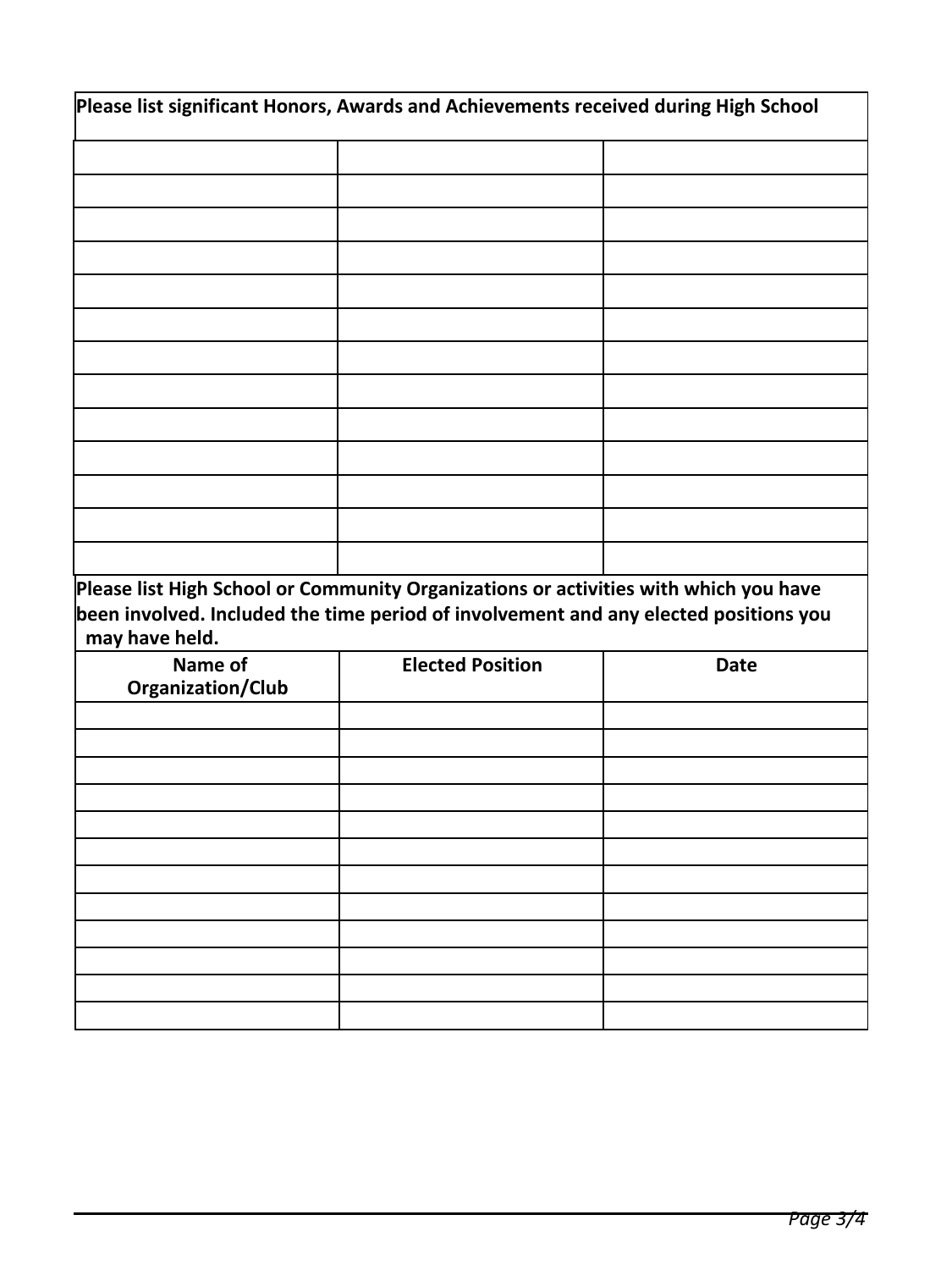| <b>SECTION C: WORK HISTORY (IF APPLICABLE)</b> |                         |                              |                       |  |  |
|------------------------------------------------|-------------------------|------------------------------|-----------------------|--|--|
| Place of<br><b>Business</b>                    | <b>Position</b><br>Held | <b>Description of Duties</b> | No. of Hrs.<br>Worked |  |  |
|                                                |                         |                              |                       |  |  |
|                                                |                         |                              |                       |  |  |
|                                                |                         |                              |                       |  |  |
|                                                |                         |                              |                       |  |  |

#### **SECTION D: RECOMMENDATIONS**

The Student must provide two (2) recommendations: One from a teacher and one from a community member

#### **SECTION E: TRANSCRIPT**

The Student must provide an original of his/her high school

transcript.

#### **ELIGIBILITY REQUIREMENTS:**

Applicants for the Edinburg Housing Authority Scholarship must:

- 1) Be a resident of Public Housing or a participant in the Section 8 / Voucher Program.
- 2) Be a graduating high school Senior.
- 3) Demonstrate exceptional school attendance.
- 4) Demonstrate high academic achievement.

## **Section F- Submit Recent Photo**